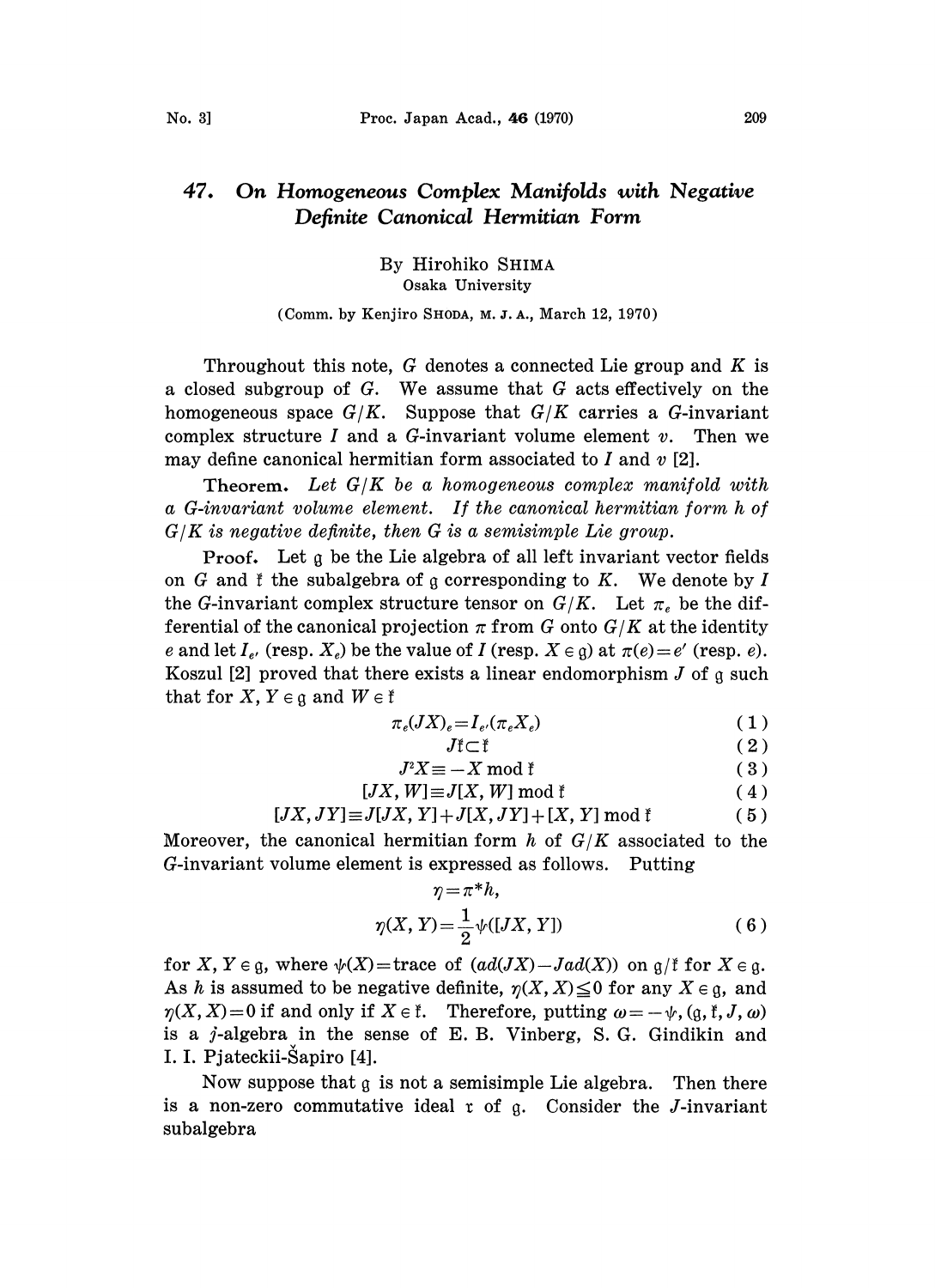$$
g' = f + Jx + x
$$

It is known [4] that there exists an affine homogeneous convex domain U in  $r$ , not containing any straight line, such that the  $j$ -algebra  $(g', \mathfrak{k}, J, \omega)$  is isomorphic to the j-algebra of the tube domain  $\mathcal{D}(U)$  $=\{X+\sqrt{-1} Y: X \in \mathfrak{r}, Y \in U\}.$  More precisely, if G' (resp. K°) denotes the connected Lie subgroup of  $G$  corresponding to  $g'$  (resp. f), the complex structure I of  $G/K$  induces a  $G'$ -invariant complex structure of  $G'/K^0$  and  $G'/K^0$  is locally holomorphically equivalent to  $\mathcal{D}(U)$ . Since  $\mathcal{D}(U)$  is holomorphically equivalent to a bounded domain, the canonical hermitian form h' of  $G'/K^0$  is positive definite. Now, again by [2], h' is expressed as follows. Putting  $\eta'=\pi^*h'$ ,

$$
\eta'(X', Y') = \frac{1}{2} \psi'([JX', Y'])
$$

for X', Y'  $\in$  g', where  $\psi'(X')$ =trace of  $(ad(JX')-Jad(X'))$  on g'/ f for  $X' \in \mathfrak{g}'$ . On the other hand, by [4], there exists a unique non-zero element  $E \in \mathfrak{r}$ , such that for  $X \in \mathfrak{r}$ 

$$
\omega(X) = \omega([JE, X]) \tag{7}
$$

$$
[JE, E] = E \tag{8}
$$

$$
[JE, \mathfrak{k}] \subset \mathfrak{k} \tag{9}
$$

$$
[E, \mathfrak{k}] = \{0\} \tag{10}
$$

Using  $(4)$ ,  $(5)$ ,  $(10)$  and the fact that r is a commutative ideal,

 $ad(JE)(W+JX+Y) \equiv J[JE, X]+J[E, JX]+[JE, Y] \bmod \mathfrak{k}$ 

for X,  $Y \in \mathfrak{r}$  and  $W \in \mathfrak{k}$ . Therefore we obtain  $ad(JE)$ g' $\subset$ g'

As  $r$  is an ideal of  $q$ ,

$$
Jad(E) \mathfrak{g} \subset J\mathfrak{r}
$$

Hence it follows that

 $2\eta(E, E) = \psi([JE, E])$  $=\psi(E)$ = trace of  $(ad(JE) - Jad(E))$  on  $\alpha/\ell$ =trace of  $(ad(JE)-Jad(E))$  on g'/ $\mathfrak f$ + trace of  $(ad(JE)-Jad(E))$  on  $\mathfrak{g}/\mathfrak{g}'$  $=\psi'(E) + \text{trace of } ad(JE)$  on  $\mathfrak{g}/\mathfrak{g}'$  $=2\eta'(E,E)+\text{trace of } ad(JE) \text{ on } \mathfrak{g}/\mathfrak{g}'$ 

As h' is positive definite,  $\eta'(E,E) > 0$ . By [4], the real parts of the eigenvalues of  $ad(JE)$  on  $g/g'$  are equal to 0 or 1/2, so the trace of  $ad(JE)$  on  $g/g' \ge 0$ . These imply that  $2\eta'(E, E) + \text{trace of } ad(JE)$  on  $g/g' > 0$ . On the other hand, as h is negative definite,  $\eta(E,E) < 0$ , which is a contradiction. Hence  $\alpha$  must be semisimple.  $\alpha$ .e.d.

Under the assumption of the Theorem,  $-h$  defines a G-invariant Kähler structure on  $G/K$ , hence K is compact and equal to the centralizer of a one parameter subgroup of G, and G must be compact [2].